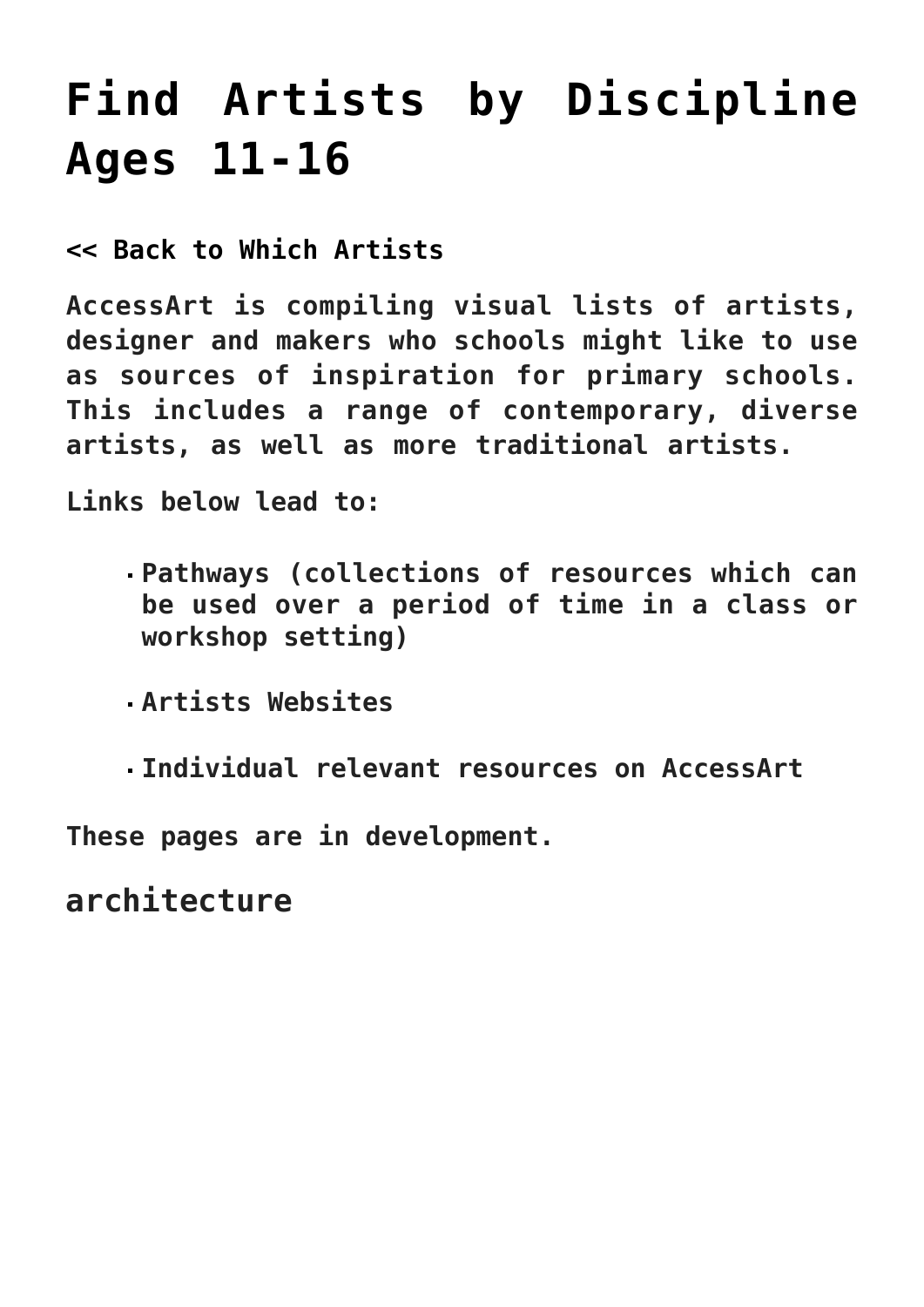

**[Explore Architects who create stadiums](https://www.accessart.org.uk/which-artists-architecture-11-16) [and bridges](https://www.accessart.org.uk/which-artists-architecture-11-16)**

**Book Art**



**[Many artists use books as a medium](https://www.accessart.org.uk/which-artists-book-art-11-16/) [through which to make art. Explore here](https://www.accessart.org.uk/which-artists-book-art-11-16/)**

**Collage & Assemblage**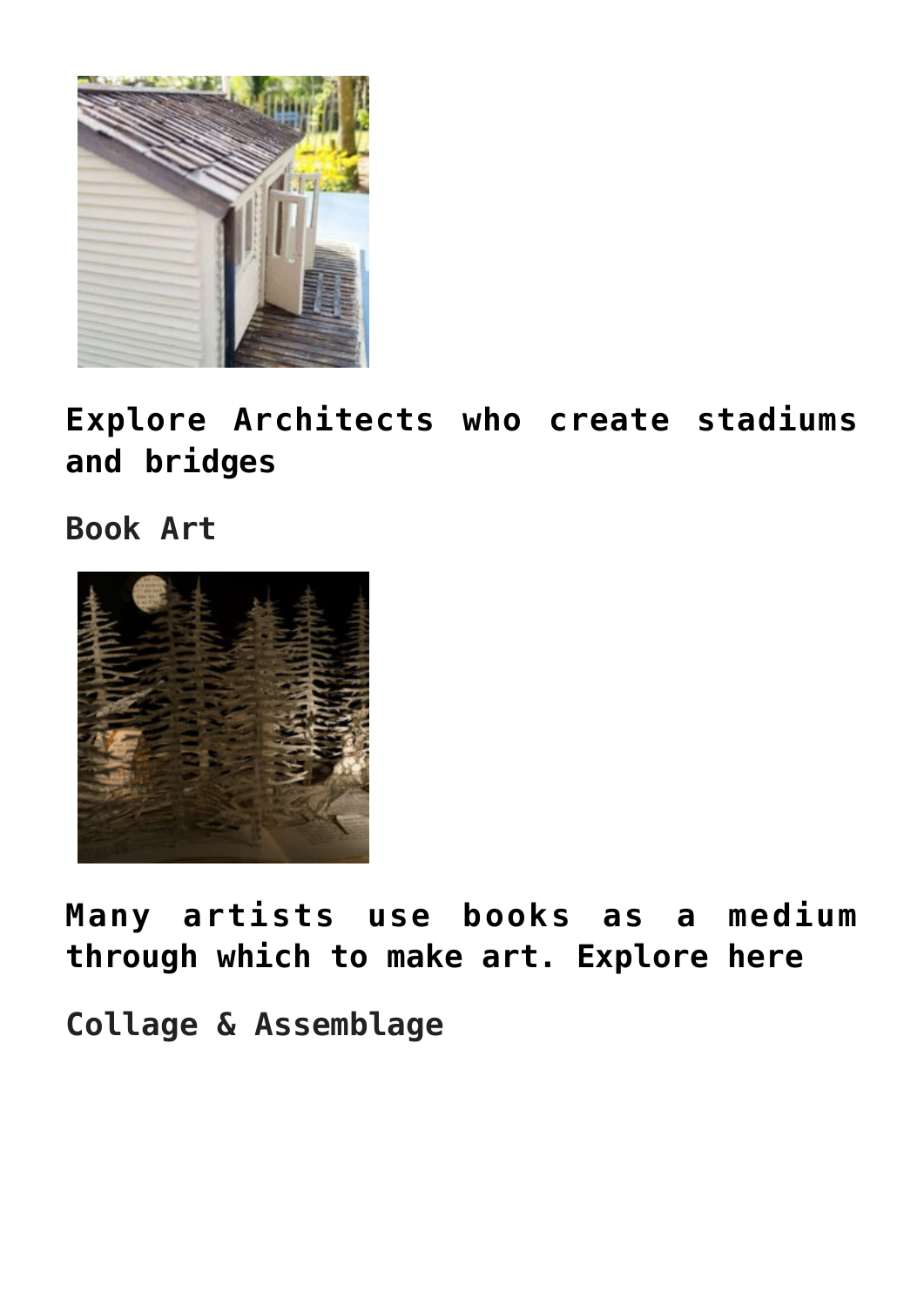

**[Collage is a useful and accessible medium](https://www.accessart.org.uk/which-artists-collage-and-assemblage-11-16/) [for many pupils – find artists to inspire](https://www.accessart.org.uk/which-artists-collage-and-assemblage-11-16/) [your journey](https://www.accessart.org.uk/which-artists-collage-and-assemblage-11-16/)**

**Ceramics**



**[Explore the work of Ceramicists](https://www.accessart.org.uk/which-artists-ceramics-11-16/)**

**Drawing**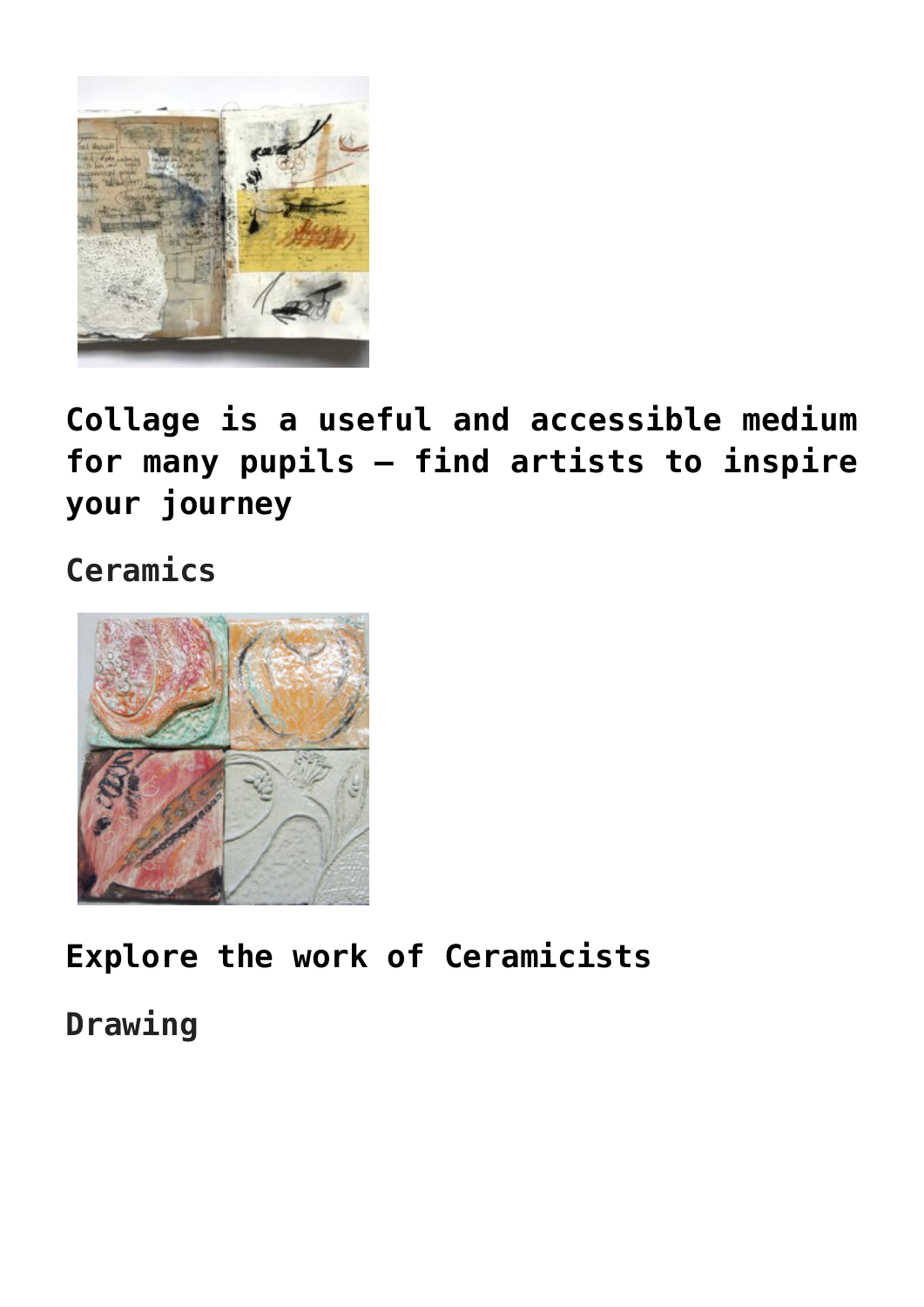

**[Be inspired by artists whose practice](https://www.accessart.org.uk/which-artists-drawing-11-16/) [centres around drawing](https://www.accessart.org.uk/which-artists-drawing-11-16/)**

**illustration**



**[Explore illustrators working within](https://www.accessart.org.uk/which-artists-illustration-11-16/) [Editorial, Children's Books & more](https://www.accessart.org.uk/which-artists-illustration-11-16/)**

**Illustration: Reportage**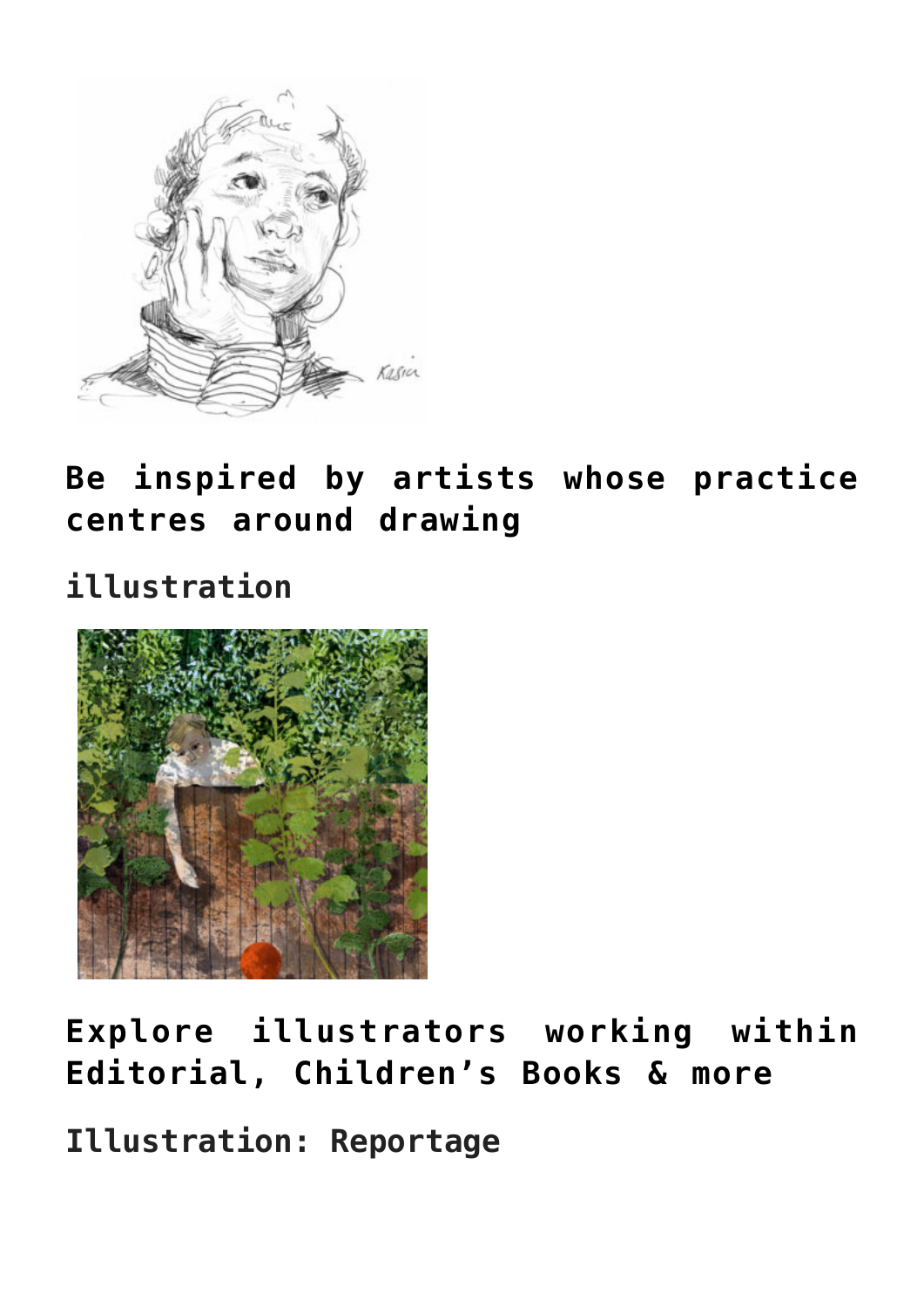

**[From recording cityscapes to cultural](https://www.accessart.org.uk/which-artists-reportage-illustration-11-16/) [events, see how artists draw inspiration](https://www.accessart.org.uk/which-artists-reportage-illustration-11-16/) [from, or comment upon, the community](https://www.accessart.org.uk/which-artists-reportage-illustration-11-16/) [around them](https://www.accessart.org.uk/which-artists-reportage-illustration-11-16/)**

**Painting: Landscape**



**[Explore Artists committed to capturing](https://www.accessart.org.uk/which-artists-landscape-painting-11-16/) [the energy & beauty of our landscapes in](https://www.accessart.org.uk/which-artists-landscape-painting-11-16/) [paint…](https://www.accessart.org.uk/which-artists-landscape-painting-11-16/)**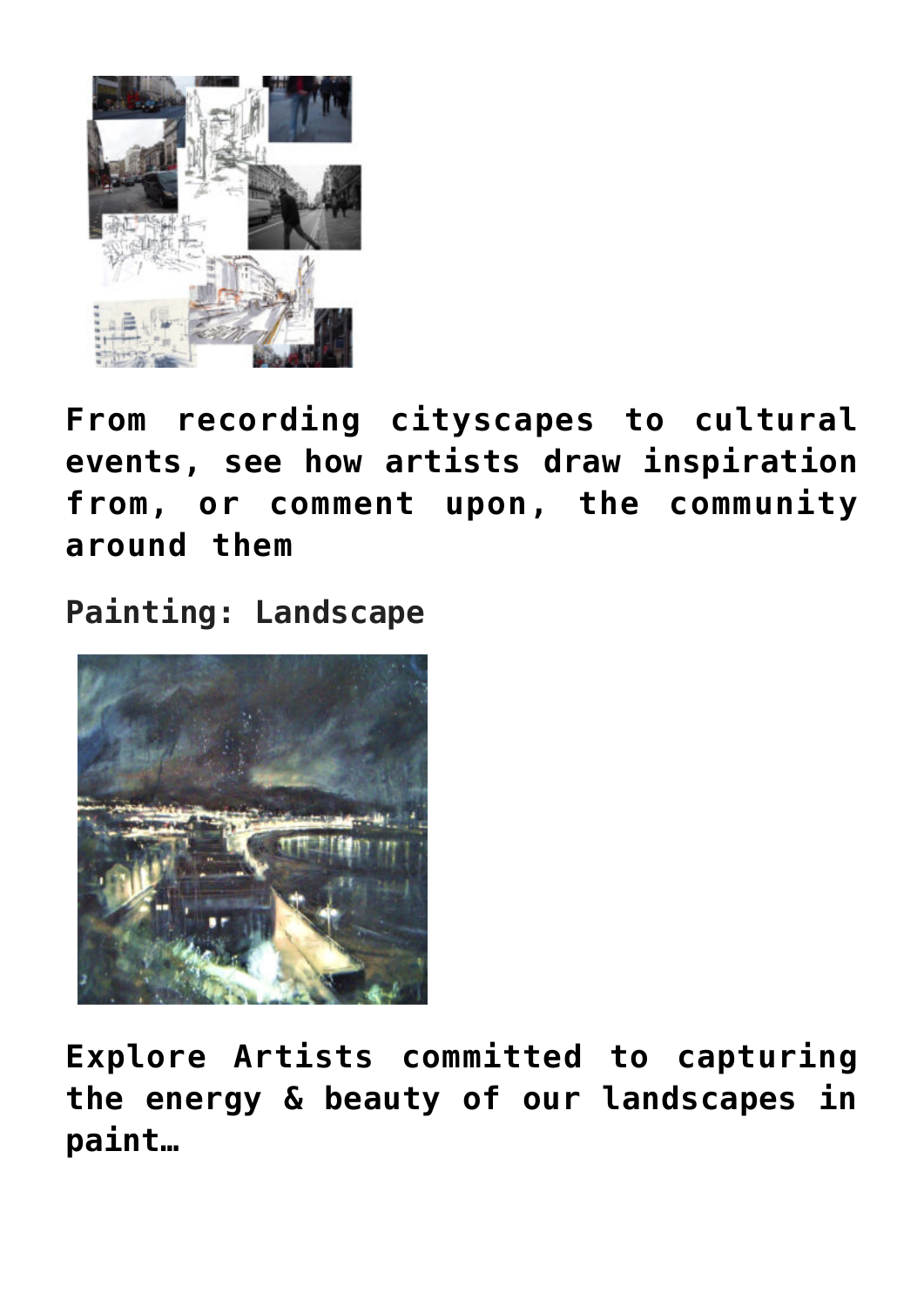### **Painting: Still Life**



**[Explore our selection of Still Life](https://www.accessart.org.uk/which-artists-painting-still-life-11-16/) [Painters who find beauty in the everyday…](https://www.accessart.org.uk/which-artists-painting-still-life-11-16/)**

**Photography**



**[Explore artists who use photography to](https://www.accessart.org.uk/which-artists-photography-11-16/) [explore, document and comment upon the](https://www.accessart.org.uk/which-artists-photography-11-16/) [world](https://www.accessart.org.uk/which-artists-photography-11-16/)**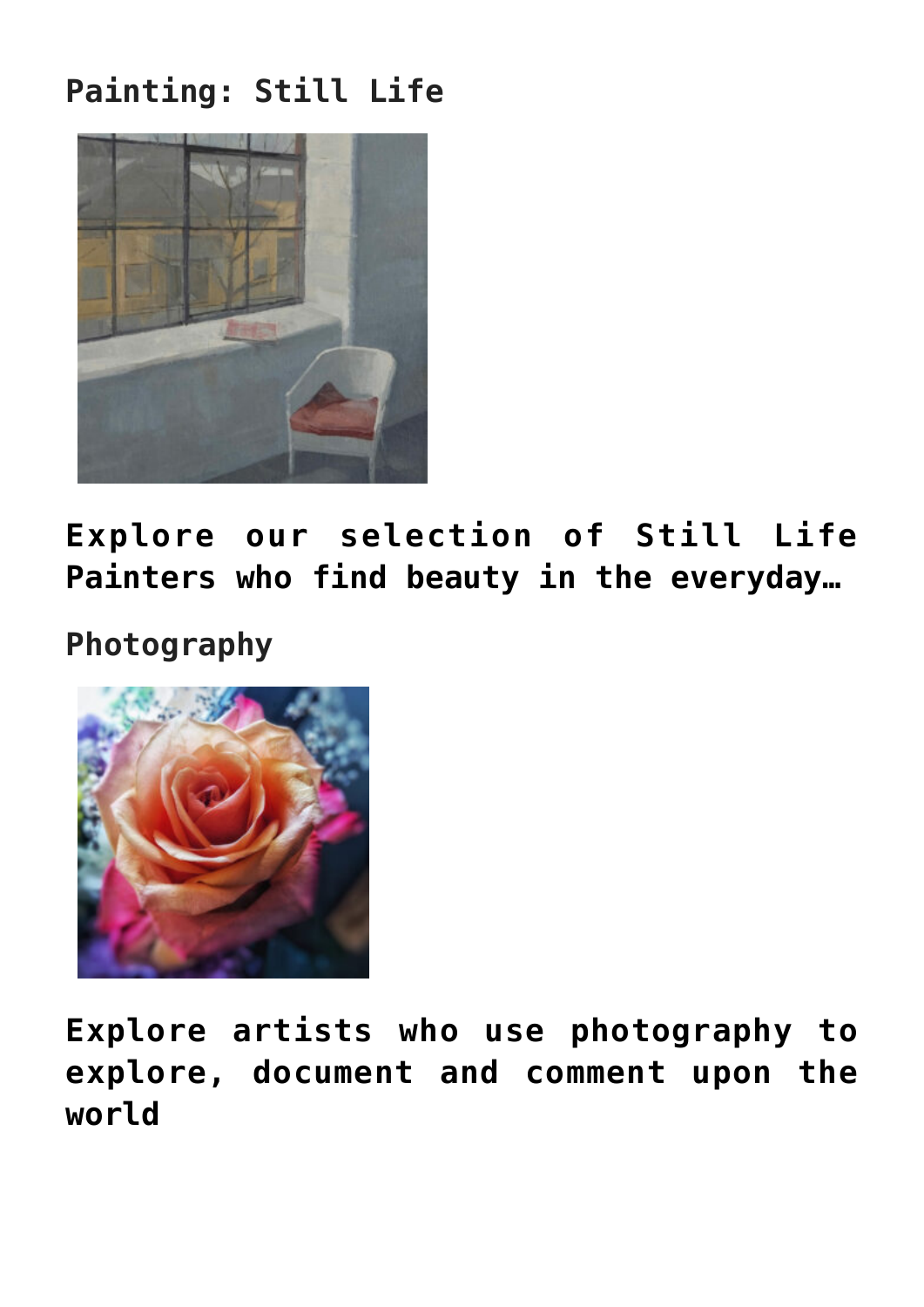#### **Printmaking: Landscapes & Urban**



**[Explore a selection of Printmakers](https://www.accessart.org.uk/which-artists-printmaking-landscape-urban-11-16/) [influenced by landscape and a sense of](https://www.accessart.org.uk/which-artists-printmaking-landscape-urban-11-16/) [place](https://www.accessart.org.uk/which-artists-printmaking-landscape-urban-11-16/)**

**Printmaking: Narrative & Abstract**



**[From Silkscreen to Collograph, see how](https://www.accessart.org.uk/which-artists-printmaking-narrative-abstract/) [Printmakers explore different processes](https://www.accessart.org.uk/which-artists-printmaking-narrative-abstract/) [to create their work…](https://www.accessart.org.uk/which-artists-printmaking-narrative-abstract/)**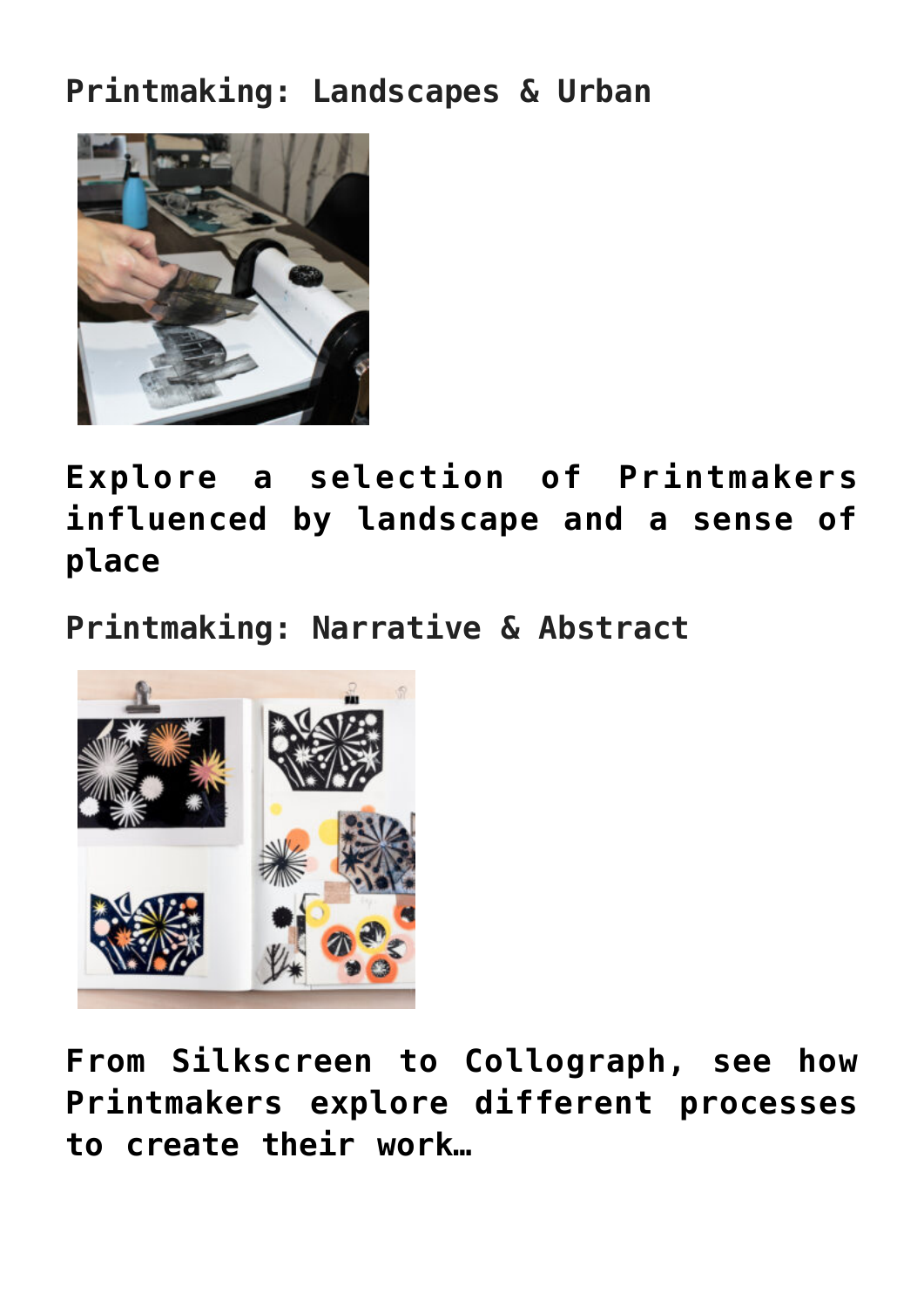#### **sculpture & Installation**



**[Explore artists who manipulate and](https://www.accessart.org.uk/which-artists-sculpture-and-installation-11-16/) [transform materials to make sculpture](https://www.accessart.org.uk/which-artists-sculpture-and-installation-11-16/)**

**textiles**



**[Explore Textile artists who draw with](https://www.accessart.org.uk/which-artists-textile-artists-11-16/) [thread and stitch](https://www.accessart.org.uk/which-artists-textile-artists-11-16/)**

**typography**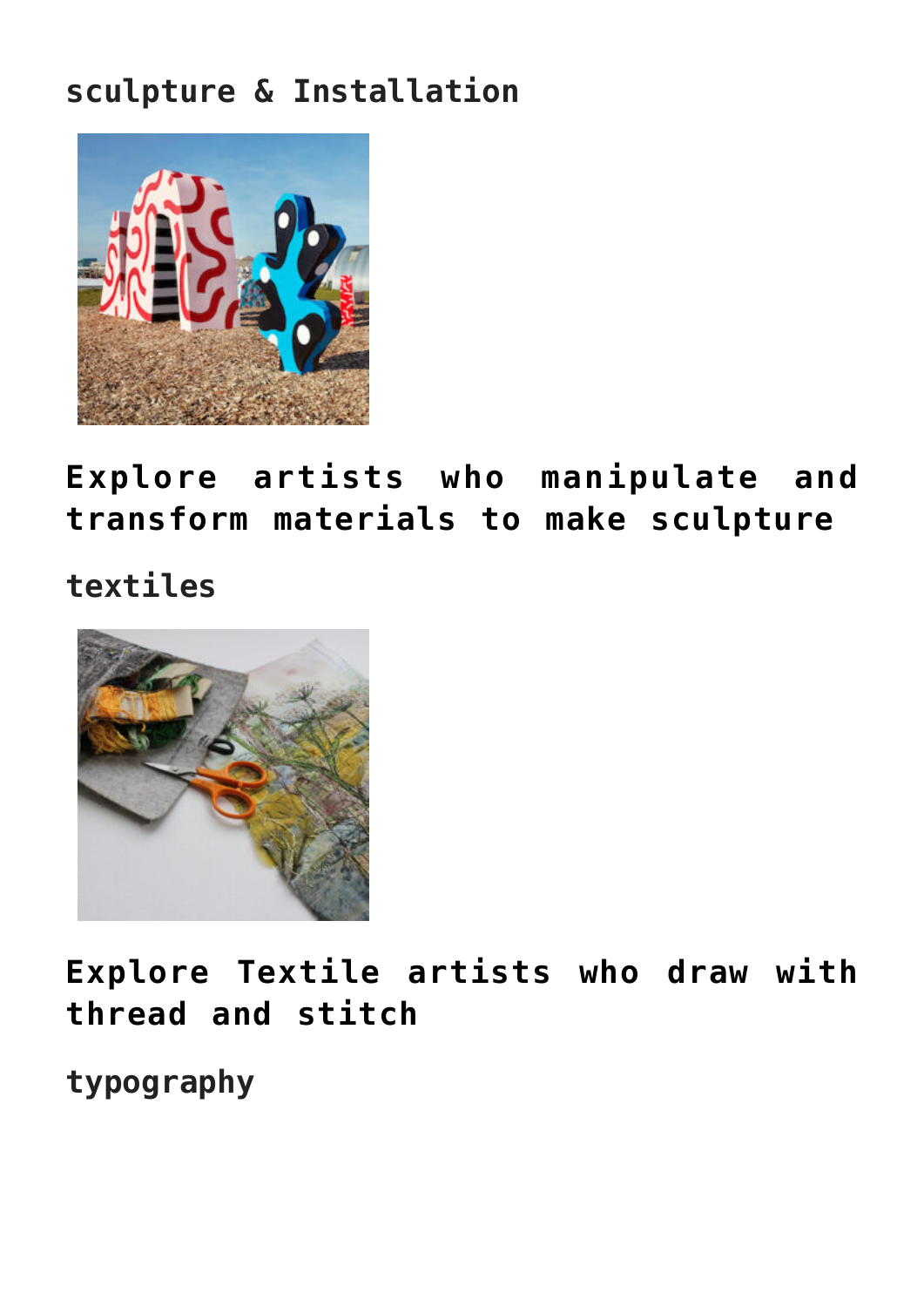

**[From Letterpress to Screen print, see how](https://www.accessart.org.uk/which-artists-typography-11-16/) [artists create art through typography…](https://www.accessart.org.uk/which-artists-typography-11-16/)**

# **Coming Soon**

**Animation**



**Craft**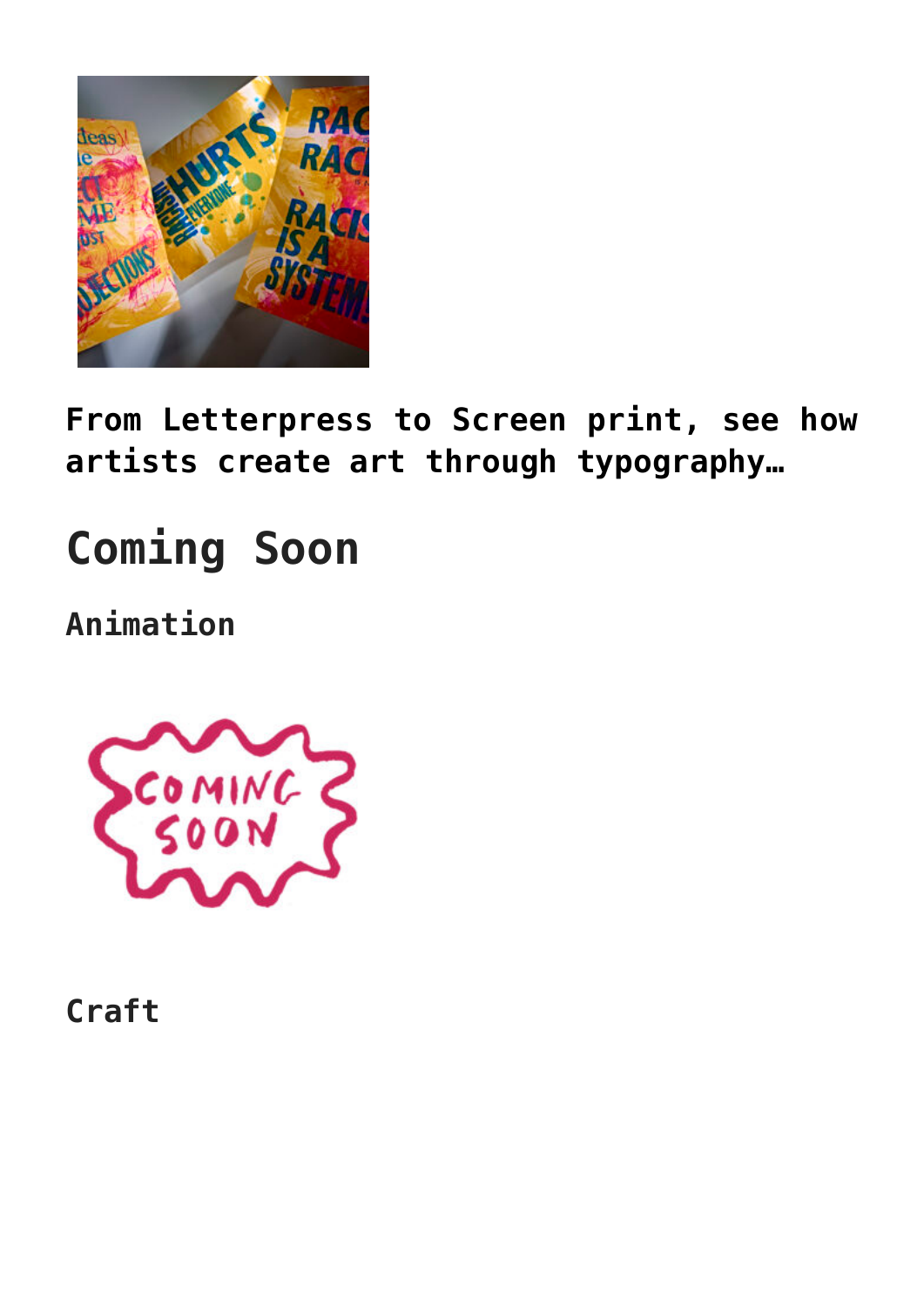

**3D Design**



## **Digital**

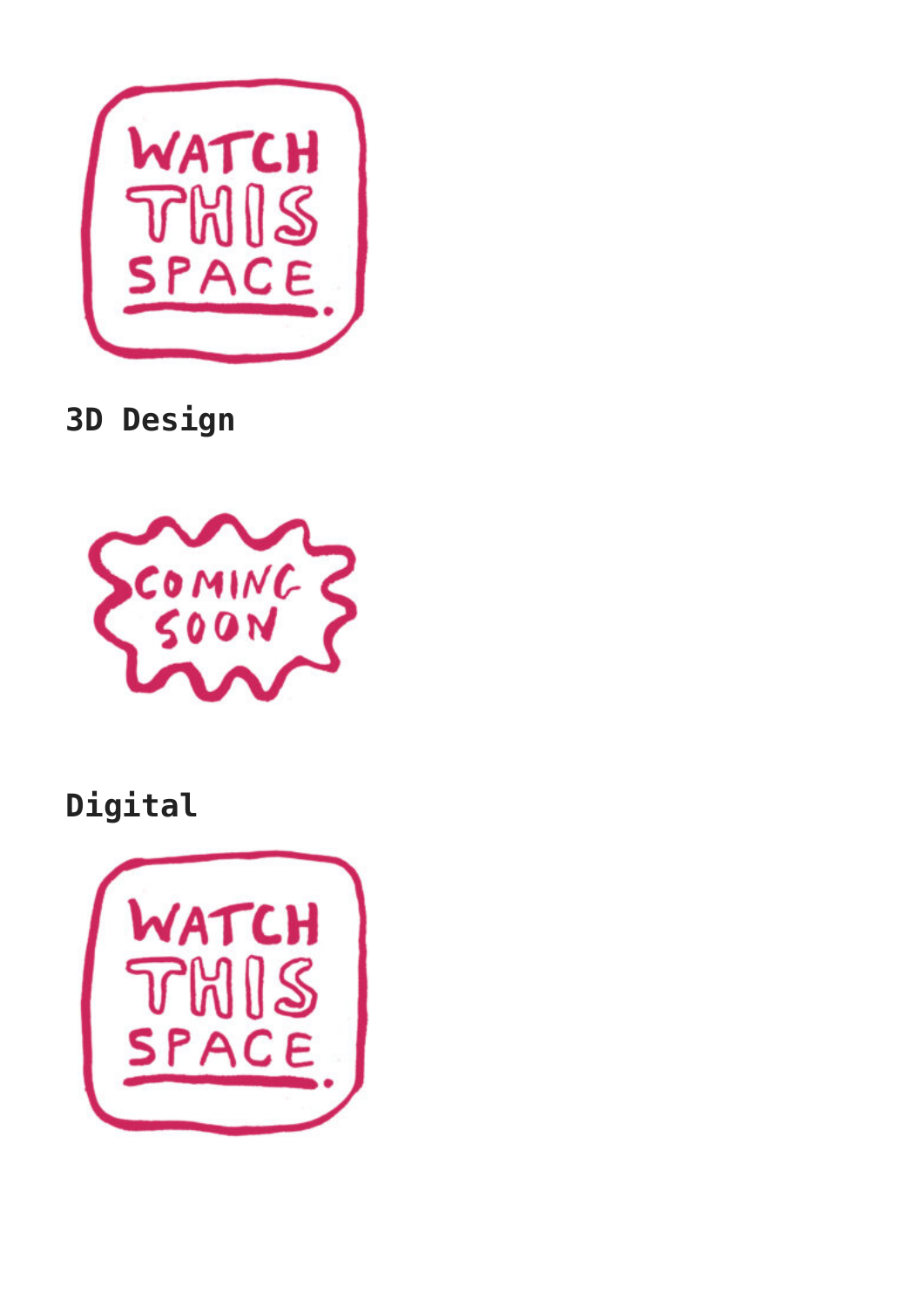#### **Drawing: Experimental**



#### **Drawing: Landscape**



#### **Drawing: Still Life**

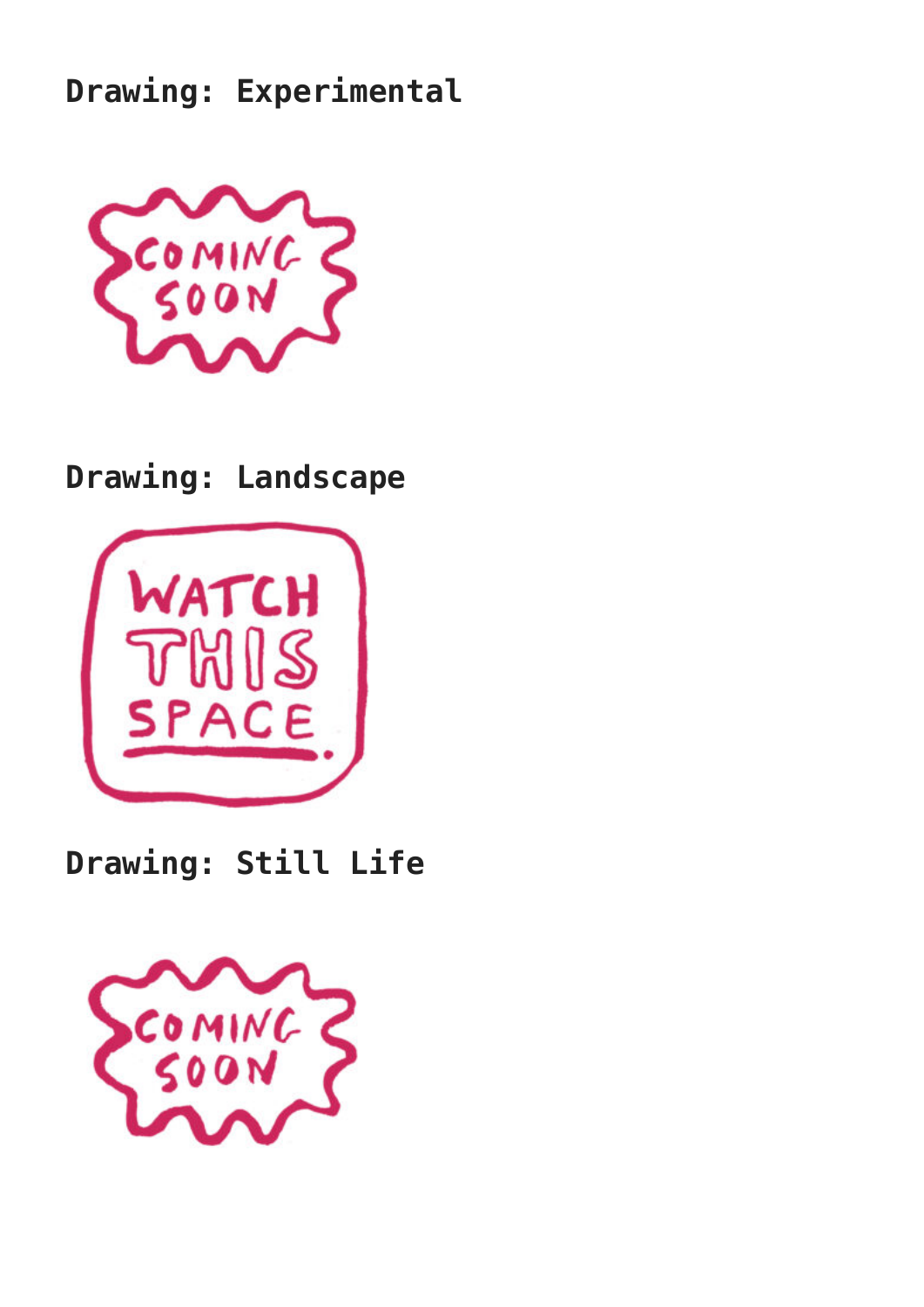#### **Fashion**



**Graphic books**



#### **Painting: Abstraction**